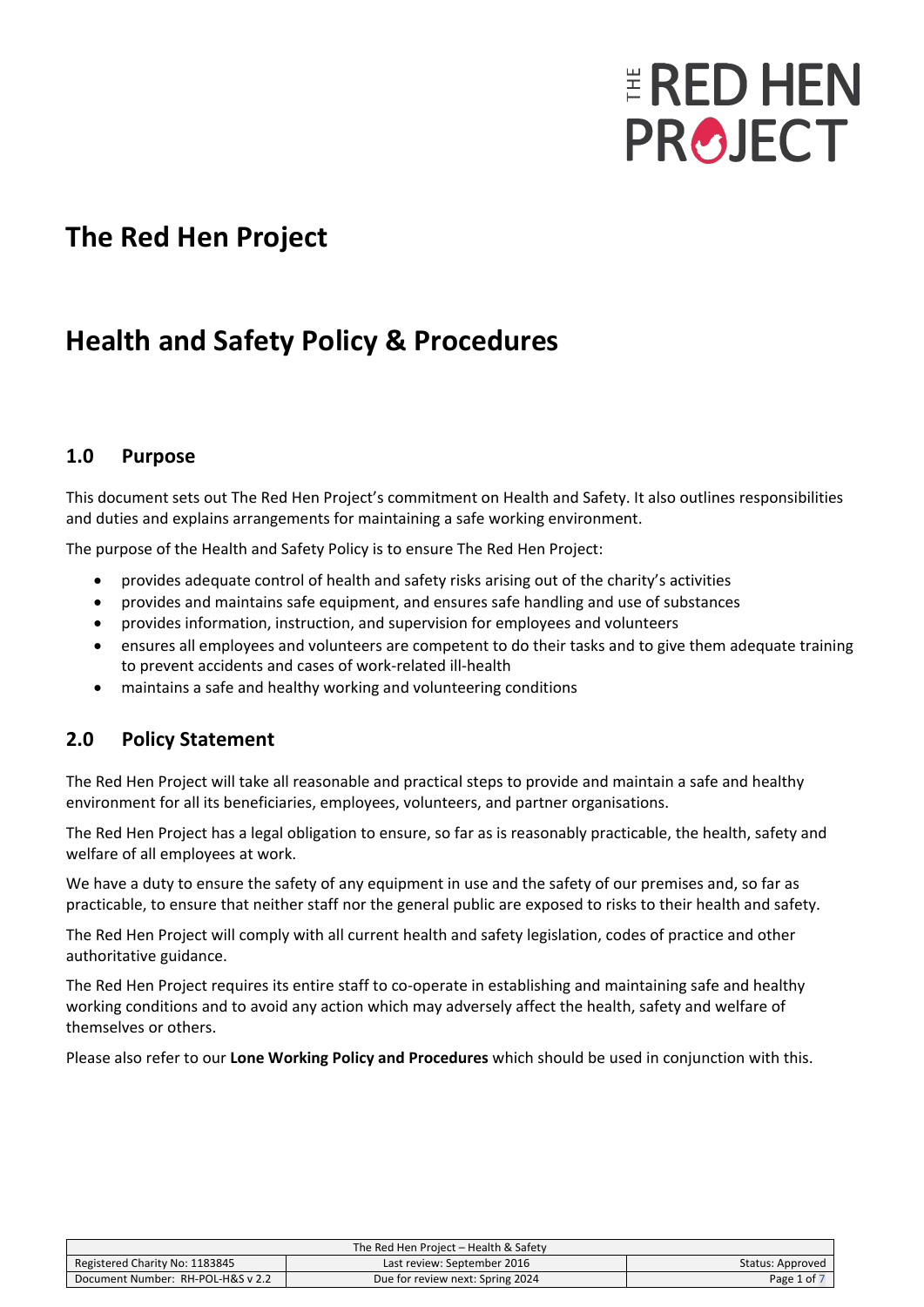#### **3.0 Responsibilities**

The Board of Trustees has overall responsibility for all aspects of health and safety at The Red Hen Project and for ensuring appropriate arrangements are made to comply with all statutory requirements.

However each member of staff has a duty to take care of the health, safety and welfare of their colleagues and to report and investigate any accident or incident to prevent a recurrence.

Equally all employees have a responsibility to take care of their own health and safety and that of the people they work with.

Day-to-day responsibility for ensuring the policy is put into practice is delegated to the employees and they will have responsibility for ensuring a healthy and safe environment for staff, volunteers, and beneficiaries.

All employees and volunteers must:

- co-operate with Red Hen staff on health and safety matters
- not interfere with anything provided to safeguard their health and safety
- take reasonable care of their health and safety and that of other people who may be affected by their acts or omissions at work, or while volunteering
- familiarise themselves and comply with the charity's procedures on health and safety
- work to the highest possible standards of safety concerning our beneficiaries
- report all health and safety concerns to their line manager or volunteer coordinator
- ensure that all accidents or injuries caused by the working environment are reported to their line manager or the volunteer coordinator
- report to their line manager or the volunteer coordinator if they are unsure how to perform a task safely, believe it would be dangerous to perform a specific task, or use specific equipment

A breach of the Health & Safety policy or procedures may result in disciplinary action being taken.

Coordination of day-to-day health and safety is the responsibility of the Project Lead. Anything likely to represent a hazard should be reported to them immediately.

Premises we use must be kept hazard free and maintained in good order with fire exits free from obstruction and with efficient fire extinguishers and fire alarms (tested at regular intervals).

The Red Hen Project will ensure

- the provision and maintenance of a working environment for its beneficiaries, employees, contractors, volunteers, and partners that is safe, without risks to health, and with adequate facilities
- a safe means of access to and exit from the premises or venue
- the provision and maintenance of equipment and systems of work that is safe and without undue risks to health
- safety in the use, handling, storage, and transport of articles and substances
- the provision of information, instruction, training and supervision, necessary to ensure the health and safety of its beneficiaries, employees, contractors, volunteers, and partners

| The Red Hen Project – Health & Safety |                                  |                  |
|---------------------------------------|----------------------------------|------------------|
| Registered Charity No: 1183845        | Last review: September 2016      | Status: Approved |
| Document Number: RH-POL-H&S v 2.2     | Due for review next: Spring 2024 | Page 2 of 7      |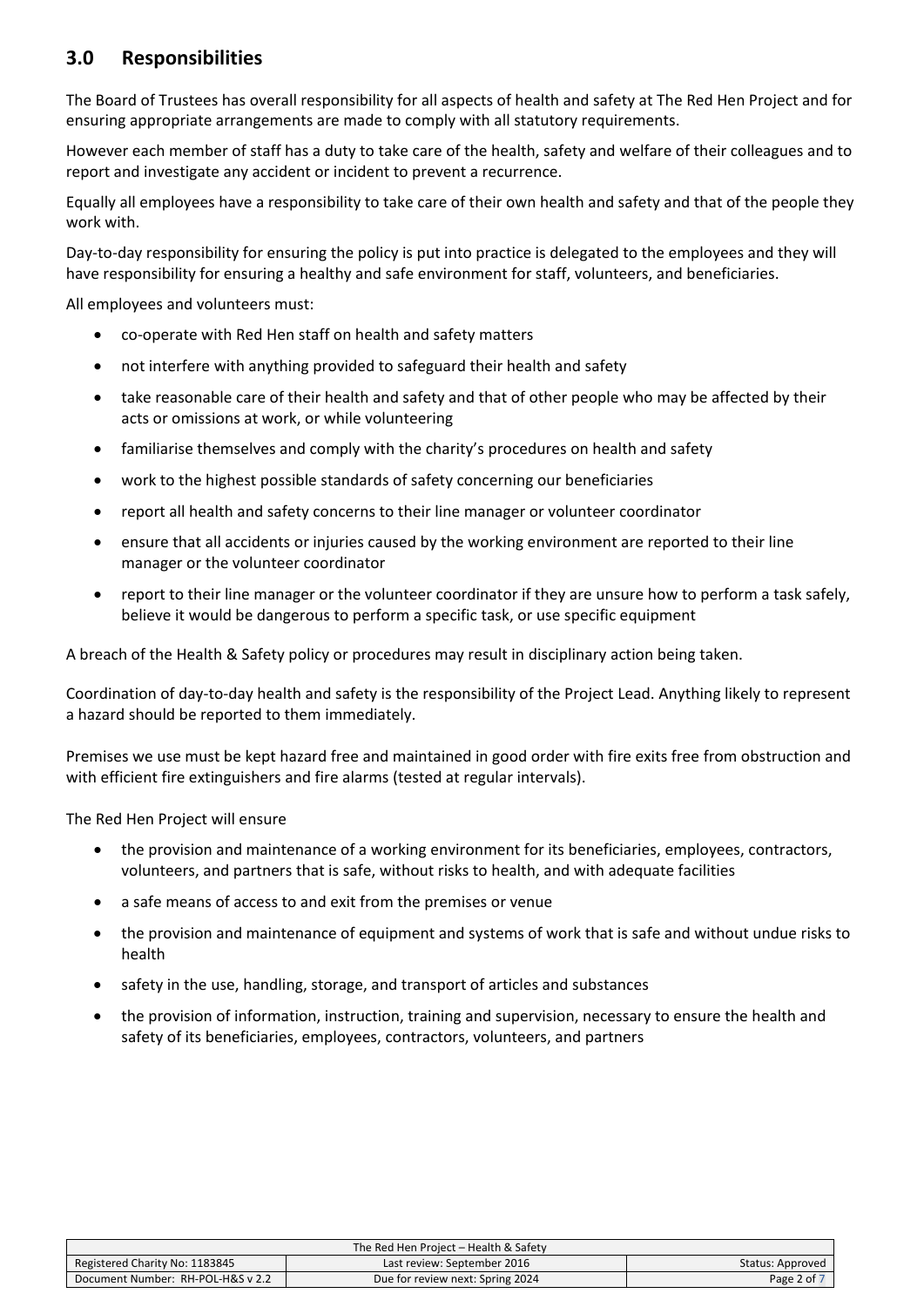#### **4.0 Arrangements**

#### **4.1 Risk assessments**

Regular risk assessments of the office, including individual workstations where appropriate, are carried out by the premises owners/landlords and The Red Hen Project will adhere to these.

#### **4.2 DSE Policies and Eyesight Tests**

Those employees who use a computer screen on a regular basis for more than two hours per day are formally classed as "DSE Users". All "Users" have the right to request an eyesight test. The Red Hen Project will reimburse a reasonable amount for the cost of these tests.

After 12 months a second test will be considered. All expenses for such tests should be submitted on an expenses claim form in the usual way.

#### **4.3 Visitors**

All visitors must sign the Visitors' Book of the building they are visiting. Measures should be taken to ensure that visitors are also signed out. In the event of the fire alarm sounding, staff who have invited visitors into the building will take responsibility for their safe evacuation being reported to the building's fire officers.

#### **4.4 Electrical Equipment**

All portable electrical equipment is tested annually. All items carry identity labels and date of test. The tests are carried out by a competent contractor to meet the requirements of the maintenance of portable electrical equipment, as required by law.

#### **4.5 First Aid**

Each family worker has a First Aid box that they carry with them in their vehicle at all times. In addition, there are first aid boxes in each of the buildings where we have desk access.

#### **4.6 Accident Book**

An accident book is located in each premises.

#### **4.7 Gangways**

In our office spaces and in venues we use for activities and groups all gangways, fire escape routes and fire exits must be kept clear at all times.

#### **4.8 Fire Instructions**

In the event of fire, anyone discovering a fire should:

Sound the alarms (all staff should know where alarms are located).

Notify the building's fire officer, who will call the Fire Brigade. Notify other occupants of the building if possible.

If the alarm goes off, remember that human life has priority over everything else and the main objective is to get everyone out of the building immediately.

Staff should ensure they are aware of the location of the fire extinguishers in each building/venue they use. Please only use these if you are trained to do so. Serious firefighting must be left to the Fire Brigade, and only the simplest problem, e.g. a wastepaper basket on fire, should be tackled by staff.

On hearing fire alarms, staff should proceed in an orderly fashion to the nearest fire exit. Do not run. The building should not be re-entered until you have been advised it is safe to do so.

Practice fire drills are carried out during the year in all the buildings we use; sometimes these will be announced beforehand.

| The Red Hen Project - Health & Safety |                                  |                  |
|---------------------------------------|----------------------------------|------------------|
| Registered Charity No: 1183845        | Last review: September 2016      | Status: Approved |
| Document Number: RH-POL-H&S v 2.2     | Due for review next: Spring 2024 | Page 3 of        |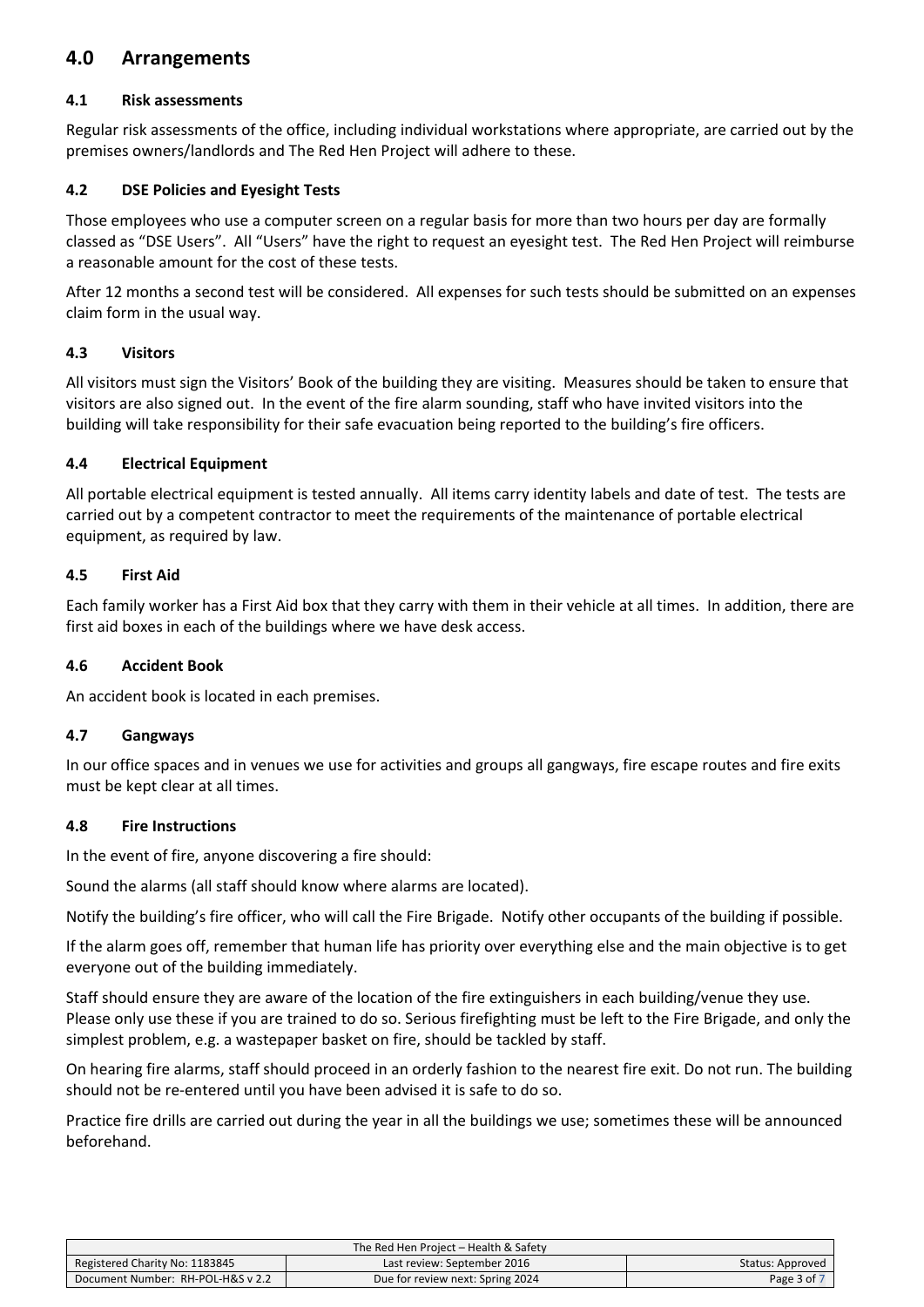#### **4.9 Smoking**

It is the policy of The Red Hen Project that our workplaces are smoke free, and all employees have the right to work in a smoke free environment. The policy has been developed to protect employees, customers and visitors from exposure to second-hand smoke and to assist in complying with relevant legislation.

Smoking is prohibited in all enclosed and substantially enclosed premises in the workplace, and any outside areas adjoining the entrance to the premises. This policy applies to all employees, consultants, contractors, customers and visitors to The Red Hen Project premises.

Any employee who smokes whilst on The Red Hen Project premises will be committing a criminal offence and liable to a fine as a result. They may also be subject to disciplinary action.

The Red Hen Project acknowledges that some employees may wish to make use of electronic cigarettes ("ecigarettes") in the workplace, particularly as an aid to giving up smoking. E-cigarettes are battery-powered products that release a visible vapour that contains liquid nicotine that is inhaled by the user.

[Although they fall outside the scope of smoke-free legislation, The Red Hen Project prohibits the use of ecigarettes in the workplace. Our rationale for a ban on e-cigarettes is that:

- although they do not produce smoke, e-cigarettes produce a vapour that could provide an annoyance or health risk to other employees;
- some e-cigarette models can, particularly from a distance, look like real cigarettes, making a smoking ban difficult to police, and creating an impression for [visitors/customers/other employees] that it is acceptable to smoke.]

#### **4.10 Alcohol and drugs**

Any employee who is found consuming or under the influence of, alcohol when reporting for duty or during the working day (including lunch and break times) may be subject to disciplinary action or even dismissal as The Red Hen Project deems this to be a gross misconduct offence under the Disciplinary Procedure.

Any employee who is found in possession of, taking or under the influence of drugs or other controlled substances including psychoactive substances (formally known as "legal highs") when reporting for duty or during the working day including lunch and break times may be subject to disciplinary action or even dismissal as The Red Hen Project deems this to be a gross misconduct offence under the Disciplinary Procedure.

Dispensing, distributing, selling or offering to buy controlled substances at work is strictly prohibited and will lead to disciplinary action. Any such activity (or reasonable suspicion of it) on The Red Hen Project premises will be reported immediately to the police.

#### **4.11 Working from home**

While The Red Hen Project maintains overall responsibility for health and safety of employees regardless of their working location, those employees working from home have particular individual responsibility to ensure they are working in a safe environment.

If you work from home, you should conduct a risk assessment on your working area looking at the following:

Space – do you have sufficient space around your workstation?

Lighting – do you have sufficient lighting available?

Chair – do you have a comfortable and supportive chair?

Work surface – do you have a table or other working surface at a comfortable height?

Screen – Is your screen at eye level?

Electrical appliances – are they safe, tested and are cables suitably tucked away?

A risk assessment form for home working can be provided on request. Should you identify any risks that you are not able to remove, please let us know.

| The Red Hen Project – Health & Safety |                                  |                  |
|---------------------------------------|----------------------------------|------------------|
| Registered Charity No: 1183845        | Last review: September 2016      | Status: Approved |
| Document Number: RH-POL-H&S v 2.2     | Due for review next: Spring 2024 | Page 4 of        |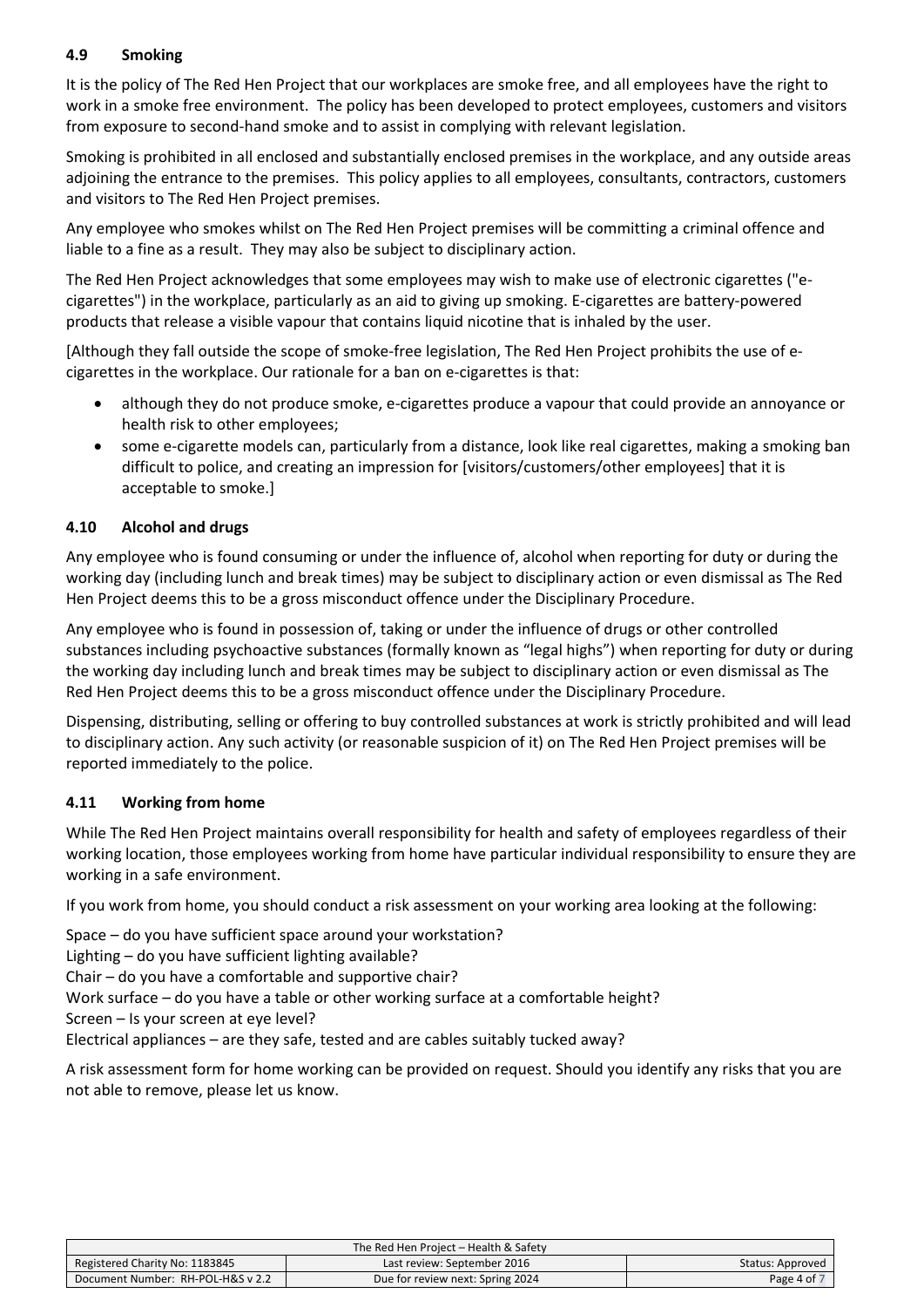#### **4.12 Risk assessments**

Risk assessments are completed and reviewed on a regular basis for mobile workers. You are expected to cooperate with the risk assessment process and highlight any new risks you identify outside the process.

Part of taking reasonable steps to protect yourself is being aware of the kinds of risks you may encounter in your work. The following are some examples of health and safety risks which could be present:

- Entry to and exit from premises with which you are unfamiliar. Risks include tripping over broken paving slabs and unsafe exit during a fire.
- Visiting domestic premises could put you at risk of a dog attack.
- Driving to and from meetings with customers. Particular risks include driving when tired, in the dark or in an area with which you are unfamiliar.
- Physical violence and emotional abuse from customers.
- Getting help when experiencing illness or following an accident.
- Incorrect use of equipment, including computers, laptops, cabling and power supplies.
- A poor working environment, for example insufficient ventilation or poor heating, lighting, hygiene and welfare facilities.
- Stress or mental health problems caused by social isolation, not taking appropriate breaks, working excessive hours or failing to separate work and home.

As part of the risk assessment process you should discuss with your line manager any of these (or any other) risks you feel apply to your role, or to any particular sites you visit, in order that steps can be taken to reduce risk to your health and safety.

#### **4.13 Medical conditions and other special circumstances**

If you have a medical condition this should be highlighted on your risk assessments, including addressing any additional problems this condition may present in respect of your work and in respect of working alone in particular.

If you are pregnant there may also be additional risks so you should notify your line manager of your pregnancy in order that a separate risk assessment can be carried out.

If there are any other circumstances which you feel make you particularly vulnerable, you should highlight these to your line manager as soon as possible.

#### **4.14 Road safety**

The Red Hen Project has a duty to protect your health and safety when travelling to client sites. When driving to meeting and family homes please ensure you adhere to the following:

- Plan your route so that you stick to appropriate roads and do not drive for an excessive number of hours, particularly if you drive long distances. This minimises the opportunity for accidents and stress.
- Take account of adverse weather conditions, for example snow or strong winds, by allowing for extra time to reach your destination, ensuring you have sufficient provisions to deal with delays, or postponing meetings.
- A major risk to road safety is tiredness, so you must take regular breaks while driving and not drive when you are tired.
- Carry a fully charged mobile telephone with you when driving.
- Do not use your mobile telephone while driving. Making and receiving telephone calls when driving, even with a hands-free telephone, is distracting and dangerous. If you need to make a call, pull over in a safe place first.
- Carry a first-aid kit in your car and ensure you carry sufficient provisions in case you are stuck on the road or in an isolated area.
- Ensure that your vehicle is appropriately maintained, and before long journeys, check that the vehicle is safe.
- Report all work-related road incidents immediately.

| The Red Hen Project – Health & Safety |                                  |                  |
|---------------------------------------|----------------------------------|------------------|
| Registered Charity No: 1183845        | Last review: September 2016      | Status: Approved |
| Document Number: RH-POL-H&S v 2.2     | Due for review next: Spring 2024 | Page 5 of 7      |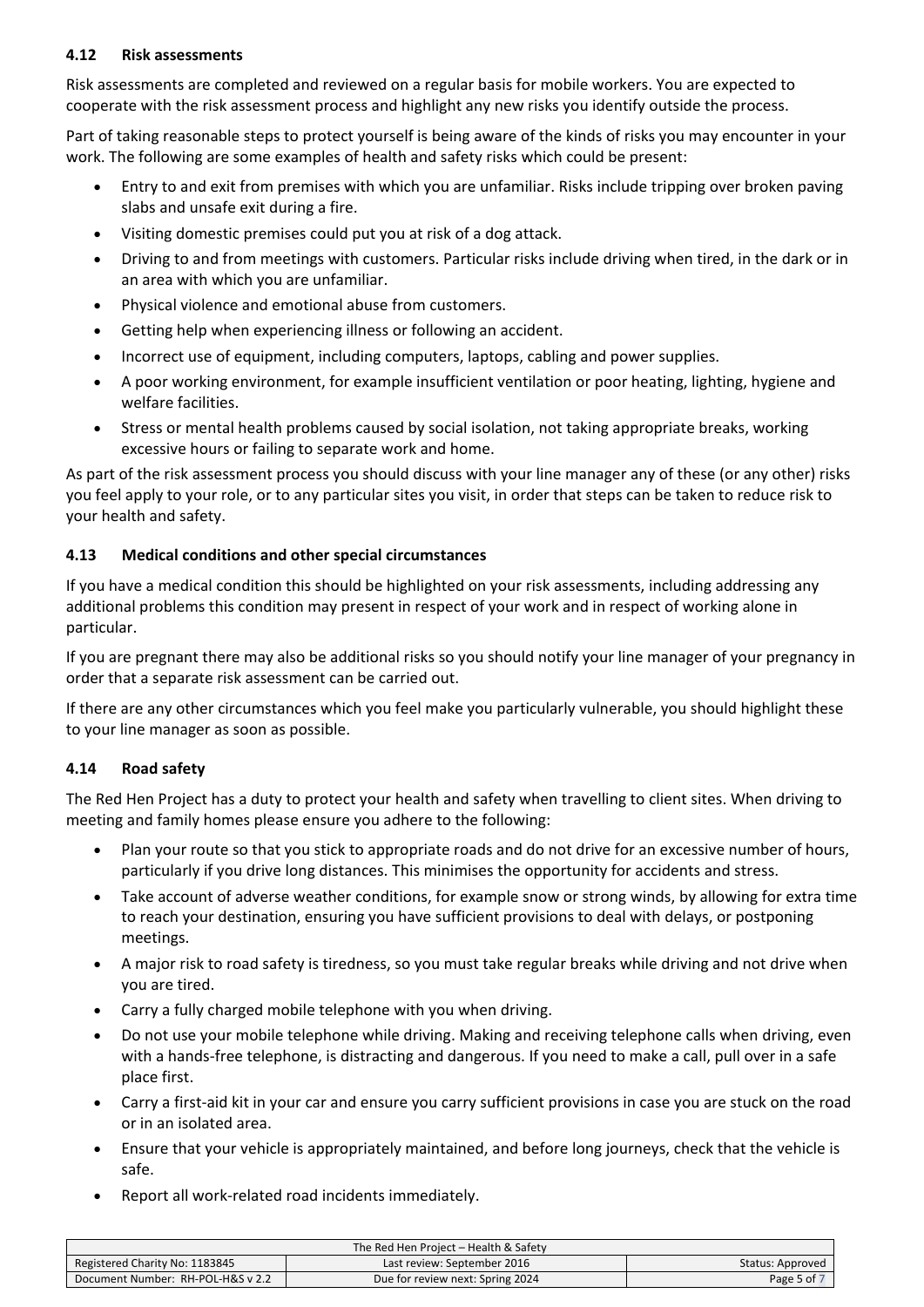#### **4.15 Specific procedures for trips, visits and outings**

The Red Hen Project believes that visits and outings play an important and enriching role in the programme of activities that we provide for families.

A member of staff will ensure that a thorough risk assessment has been carried out before the proposed visit or outing, according to the provisions set out in the Risk Assessment policy. This should include consideration of the journey and any transportation involved. If a prior visit is not possible, the member of staff will write to the venue requesting all relevant information and a risk assessment statement where available.

Insurance will be checked on private hire vehicles/coaches or staff members that are providing transport. Where fitted, harnesses, seat belts, booster seats, and airbags are to be used. Maximum seating will not be exceeded.

The Red Hen Project will make every effort to involve families in the planning of a visit or outing. Staff will explain to families the aims and objectives of the event, along with what is expected of them in terms of their behaviour and contribution.

On outings, parents remain responsible for their own children at all times.

Staff will explain to families what to do in an emergency, including designating a suitable meeting point. A designated member of staff will keep a mobile phone with her/him at all times and the number will be circulated to all parents/carers on the day of the outing.

A first aid trained member of staff will be in attendance and will ensure that a full first-aid kit is on hand, in compliance with the relevant provisions of the Health & Safety policy.

A list of all members of staff, adults, and children participating in the visit or outing, will be left in The Red Hen office.

Essential equipment taken should include:

- First aid kit
- Copy of the activity's risk assessment
- Register/list of those taking part and their contact numbers
- Mobile phones for all staff members
- Bucket and paper sick bags, wipes, plastic bags
- Water, tissues and in hot weather sun lotion
- Emergency contact details for staff members
- Accident/incident log

#### **4.16 Procedures for our working spaces**

The Red Hen Project does not own its own premises. We currently have access to three different spaces, all owned and managed by others. In these office environments we are subject to and adhere to the health and safety policies and risk assessments of each of these venues.

#### **Allia Future Business Centre**, King's Hedges Road, Cambridge, CB4 2HY

A ground floor room we rent in this co-working building central to where we conduct our family work. We use this room for storage space, but also has two hot desks and a printer for family workers to use in-between home visits. We are able to use communal area which includes toilets and kitchen. We pay an annual fee for the room and a small monthly charge for utilities.

#### **Elica**, 51 Cambridge Road, Milton, CB24 6AW

A room that has been offered to us at no-charge, with two hot desks, set of shelves and filing cabinet. We have access to toilet and kitchen facilities as well as being able to use a meeting room when booked in advance.

#### **The Bradfield Centre**, Cambridge Science Park, CB4 0GA

We have been given free membership to their co-working space, and 6 hours a month of free meeting room access.

#### **1.17 Lone Working**

Please refer to our full Lone Working policy.

| The Red Hen Project - Health & Safety |                                  |                  |
|---------------------------------------|----------------------------------|------------------|
| Registered Charity No: 1183845        | Last review: September 2016      | Status: Approved |
| Document Number: RH-POL-H&S v 2.2     | Due for review next: Spring 2024 | Page 6 of        |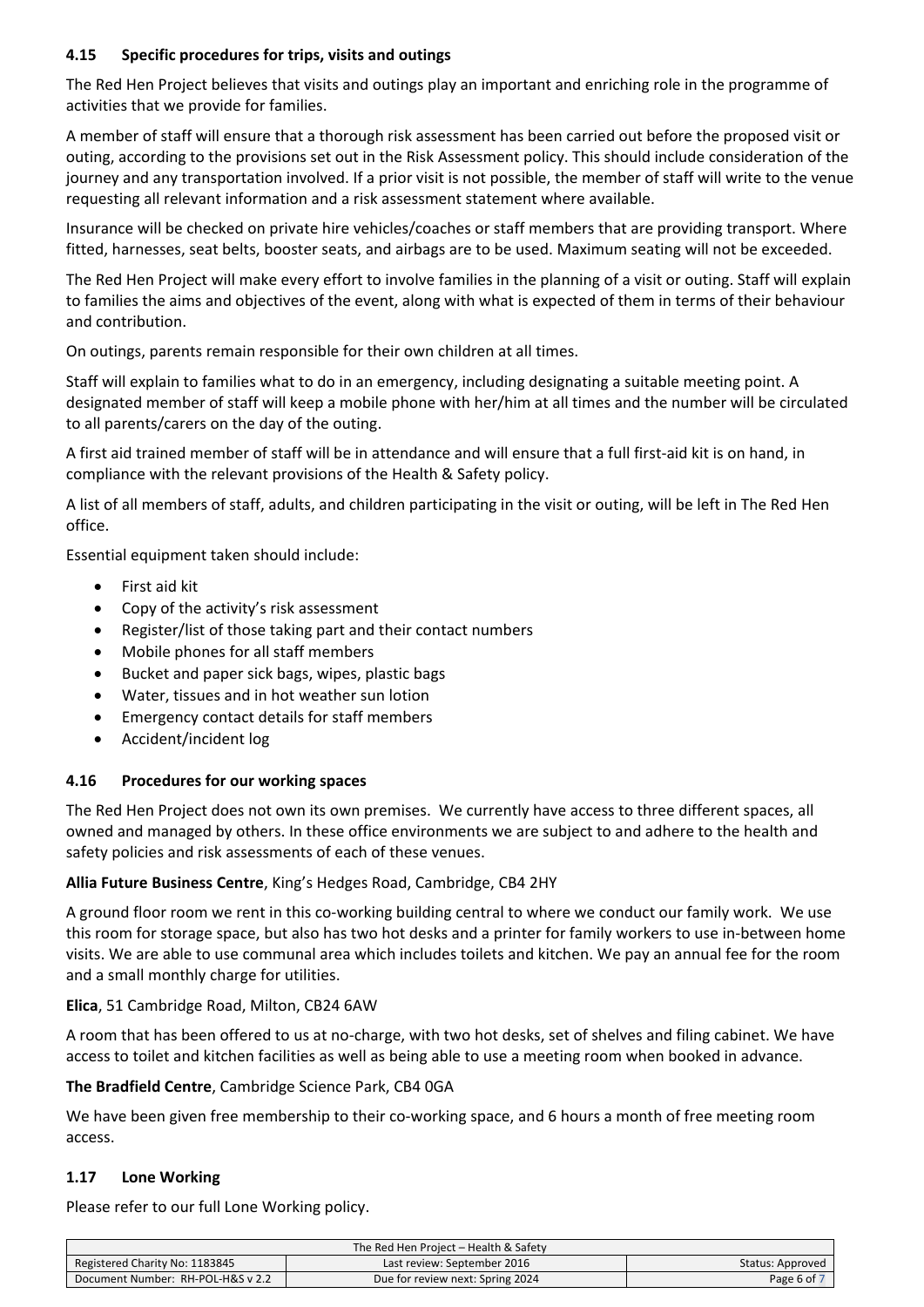#### **5.0 Reporting and monitoring health and safety**

All hazards in our working spaces should be reported to the Project Lead and appropriate person responsible in that building. Once notified, action should be taken to clear the hazard or mitigate the risk associated.

All accidents whilst at work must be recorded in the Accident Book and the Line Manager notified.

The Chair of Trustees has responsibility for meeting the requirements of the Reporting of Injuries, Diseases and Dangerous Occurrences Regulations 1985 and reporting such incidents to the Health and Safety Executive.

Accidents will be investigated by the Chair of Trustees and the risk assessments will be reviewed to try and prevent a recurrence.

#### **6.0 Review**

 $\overline{\Gamma}$ 

The Health & Safety policy and procedures will be reviewed periodically by trustees, or when risk assessments indicate policy and procedures should be amended.

| This policy was adopted at a meeting of The Red Hen Project Trustees Held on 10 <sup>th</sup> February 2022 |                          |  |
|-------------------------------------------------------------------------------------------------------------|--------------------------|--|
| Signed on behalf of the trustees                                                                            |                          |  |
|                                                                                                             |                          |  |
| Name of signatory                                                                                           | Lesley Ford              |  |
| Role of signatory (e.g. chair)                                                                              | <b>Chair of Trustees</b> |  |
| Date to be reviewed                                                                                         | Spring 2024              |  |

| The Red Hen Project – Health & Safety |                                  |                  |
|---------------------------------------|----------------------------------|------------------|
| Registered Charity No: 1183845        | Last review: September 2016      | Status: Approved |
| Document Number: RH-POL-H&S v 2.2     | Due for review next: Spring 2024 | Page 7 of        |